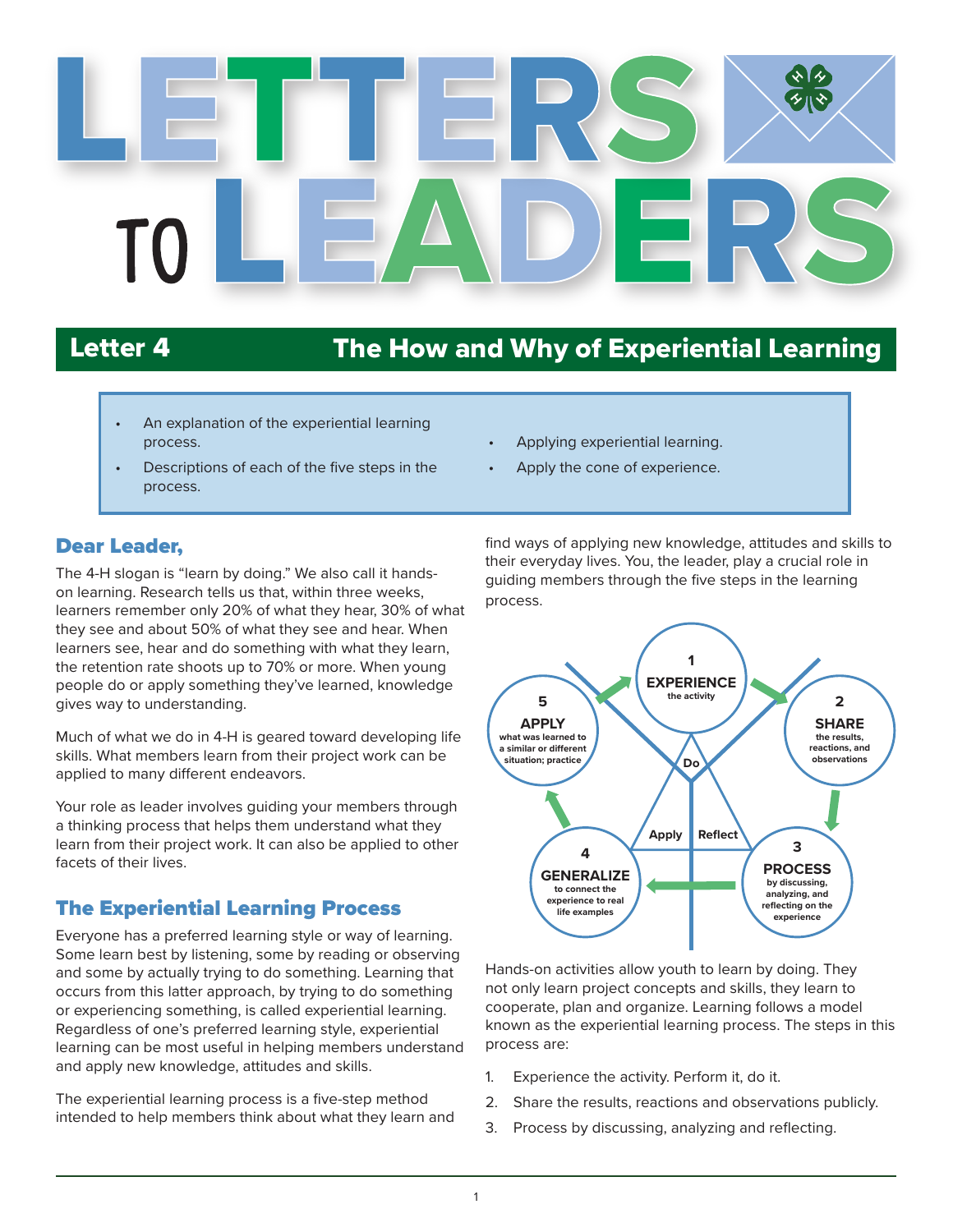

- 4. Generalize to connect the experience to real-world examples.
- 5. Apply what was learned to a similar or different situation; practice.

#### Step 1 – Experiencing

The first step in the process is experiencing. Members actually do the activity. Experiencing activities range anywhere from doing a simple analogy to trying a real life simulation or doing the actual activity, such as shearing a sheep, testing a water sample, mounting insects for a collection or assuming greater leadership responsibilities.

Often we, as leaders and teachers, spend too much time on the experiencing step and not enough time on the other four steps. As a rule, no more than one-third of the time should be spent on the experiencing step.

#### Step 2 – Sharing

Step two begins the reflecting part of the learning process. The purpose of this step is to have members share their feelings, observations and reactions to the learning activity just completed. Your role is that of a facilitator drawing information out of the participants. You could ask them questions like, "What did you see happening?" or, "What were you thinking and feeling during the activity?" or, "What was new or different in this activity?" or even, "Tell me what you did."

#### Step 3 – Processing

In this step, try to focus the members' attention on what was most important about the experience. Draw out the common theme(s) and patterns of behavior your members observed.

For this step you might ask questions like, "What happened in this activity?" or, "Did you notice any patterns or actions in common among your group members?" or, "What did you learn about yourself by doing this activity?" or, "How did the group decide to \_\_\_?" or ,"What problems came up as you were going through this activity?"

Keep your discussion focused on the activity itself. Some members may try to relate what they observed in this activity to other experiences. Remind them that first you want to get as much information as you can about the activity they just completed.

#### Step 4 – Generalizing

With this step we move from reflection to application. "What can we take from this learning activity and apply it to other situations?" Here, your challenge is to get your members to relate their observations to the outside world. Good questions to ask for this step are, "What did you learn today that you could apply to other areas of your life?" or, "How can you use what you've learned today at home or school?" or, "In what other situations have you seen similar reactions or results?"

### Step 5 – Applying

The final step is really two steps in one. The first part pertains to the goals members make to use what they've learned, and the second part is clarifying how they can use what they've learned in other situations.

Let's look at the second part first. The best way to be sure members understand and can use what they've learned is to have them tell you. Have them answer the questions, "How do you plan to use what you've learned today?" or, "What have you learned that you can apply to other situations?"

You can strengthen your members' commitment by having them record their plans for what they have learned. Have them write their plans on a sheet of paper. Research tells us that learners are more likely to use what they've learned by making a "contract" to do so within a specific period of time. The contract can be oral, in which members say out loud what they will do and when. Or, you can have them write it down and share it with a partner, the group or with you. If you want to make sure they follow through, collect their written plans and share a verbal or written reminder with them later.

### Applying Experiential Learning

Now you know how to turn any experience, good or bad, into a learning experience. It's a process every leader, parent, teacher or friend needs to know. Create learning experiences based on the goal desired, time allowed, materials needed and physical setting. To make this process work effectively, your learners must understand how they can apply the results of the activity to other settings. It's a matter of using the group's resources to:

- Do an exercise.
- Reflect on the immediate feelings and observations derived from that exercise.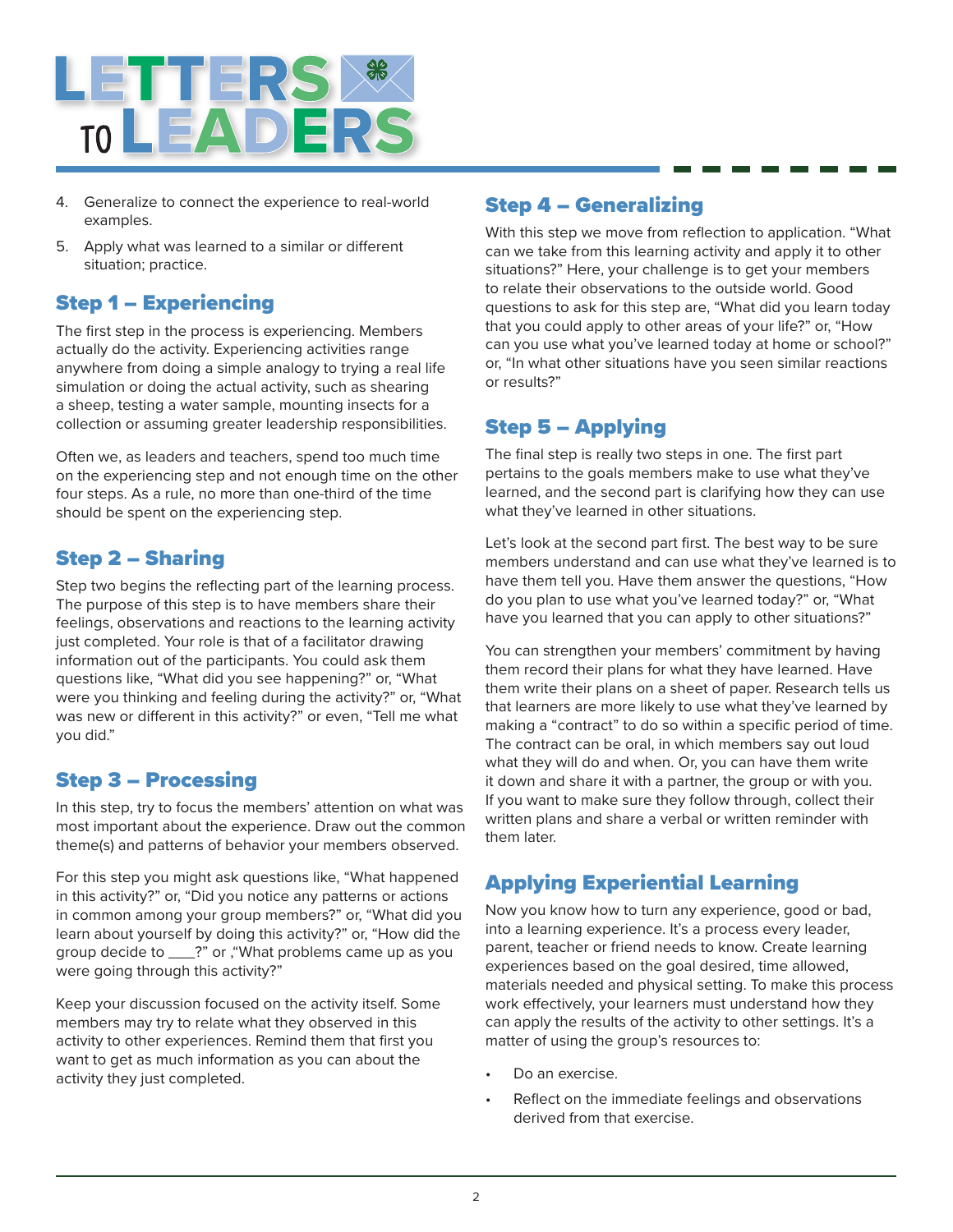

• Apply what was learned, experienced and observed in other settings.

#### Selecting the Right Learning Activity — The Cone of Experience

As you might imagine, learning experientially and using the experiential learning process can take more time. The best teaching method depends on many factors in addition to time available. Other factors to consider are size of group, facilities, resources and subject matter content.

Remember, regardless of one's preferred learning style, we all gain more understanding and retention by doing something with new information. The cone of experience is a useful tool for deciding how best to present new information to members. The higher you go on the cone, the more the member will have to apply the new knowledge.

Check your project leader guides for more information and ideas. And remember in learning, just like most everything else, variety is the spice of life. Enjoy your 4-H members as they learn from you.

#### Cone of Experience

Effectiveness of learning increases as one moves up the cone.